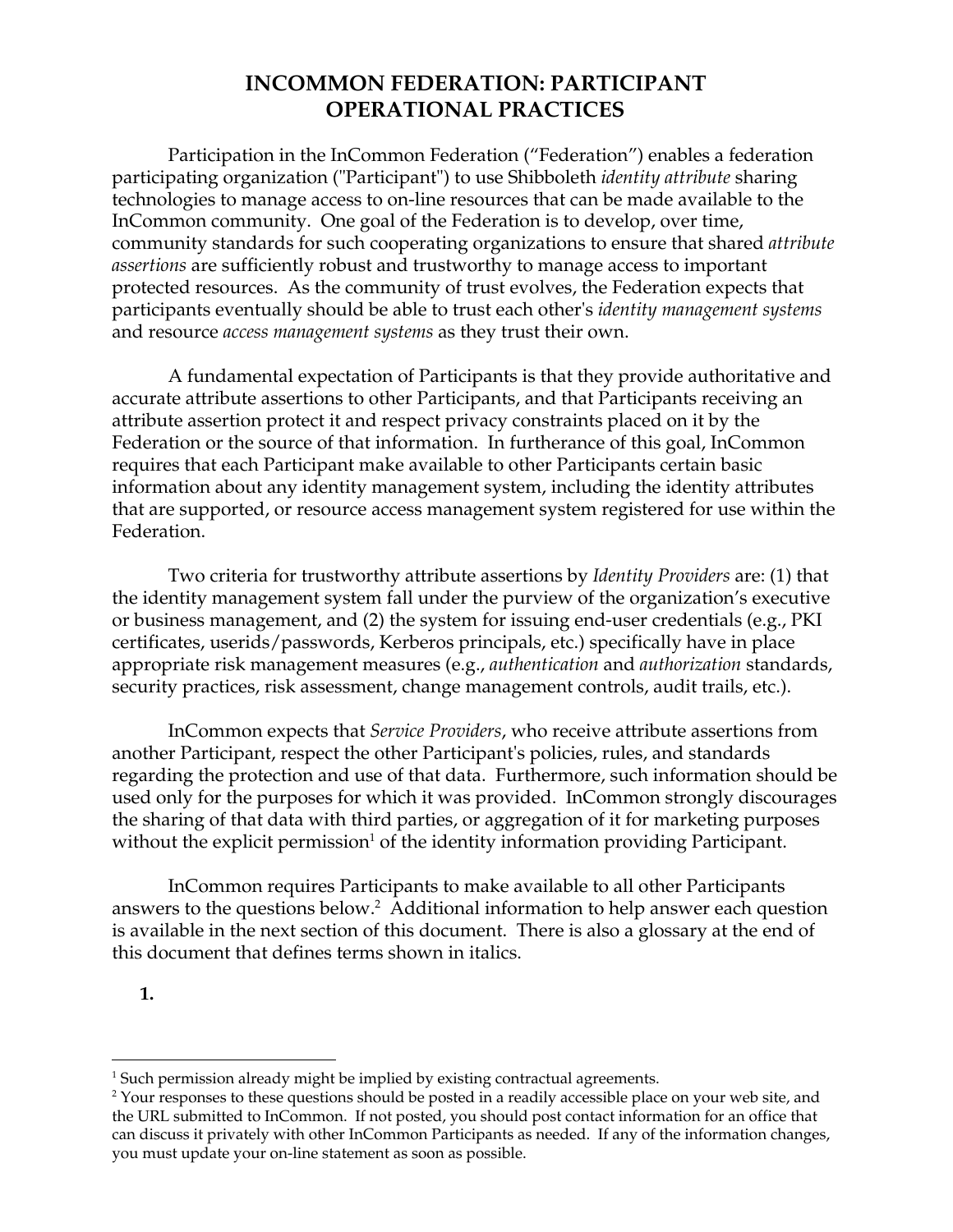#### **Federation Participant Information**

1.1 The InCommon Participant Operational Practices information below is for:

InCommon Participant organization name *Image Relay\_*

The information below is accurate as of this date *March 23, 2017\_*

1.2 Identity Management and/or Privacy information

Additional information about the Participant's identity management practices and/or privacy policy regarding personal information can be found on-line at the following location(s).

URL(s) *https://www.imagerelay.com/privacy\_*

1.3 Contact information

The following person or office can answer questions about the Participant's identity management system or resource access management policy or practice.

Name *James Fox\_* Title or role *Digital Asset Management Librarian\_* Email address *james@imagerelay.com\_* Phone *802-735-2735\_* FAX *N/A\_*

### **2. Identity Provider Information**

The most critical responsibility that an IdentityProvider Participant has to the Federation is to provide trustworthy and accurate identity assertions. $^3$  It is important for a Service Provider to know how your *electronic identity credentials* are issued and how reliable the information associated with a given credential (or person) is.

#### *Community*

*\_*

- 2.1 If you are an Identity Provider, how do you define the set of people who are eligible to receive an *electronic identity*? If exceptions to this definition are allowed, who must approve such an exception?
- 2.2  $\degree$  "Member of Community"<sup>4</sup> is an assertion that might be offered to enable access to resources made available to individuals who participate in the primary mission of the university or organization. For example, this assertion might apply to anyone whose affiliation is "current student, faculty, or staff."

 $3$  A general note regarding attributes and recommendations within the Federation is available here: http://www.incommonfederation.org/attributes.html

<sup>4</sup> "Member" is one possible value for eduPersonAffiliation as defined in the eduPerson schema. It is intended to include faculty, staff, student, and other persons with a basic set of privileges that go with membership in the university community (e.g., library privileges). "Member of Community" could be derived from other values in eduPersonAffiliation or assigned explicitly as "Member" in the electronic identity database. See http://www.educause.edu/eduperson/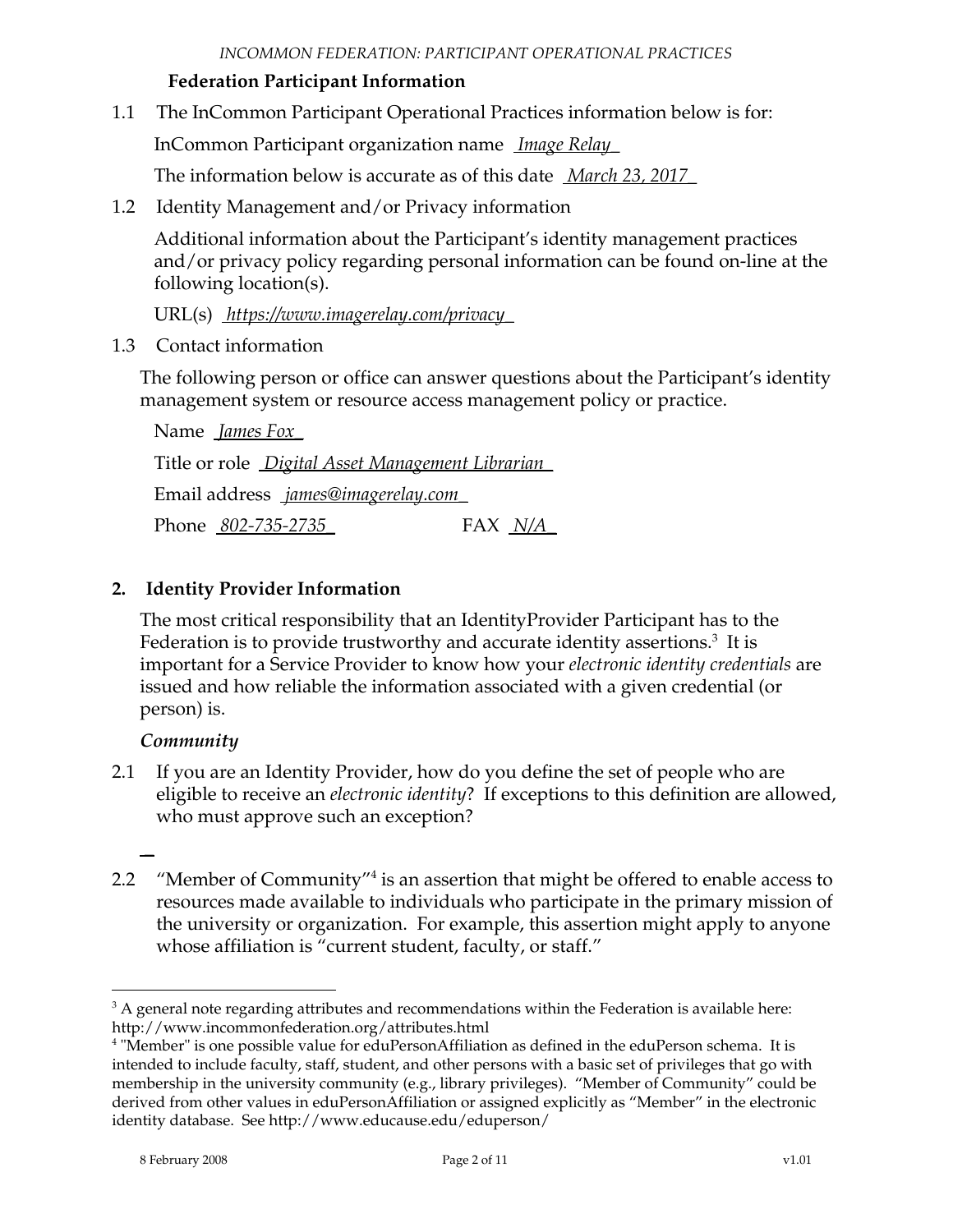What subset of persons registered in your identity management system would you identify as a "Member of Community" in Shibboleth identity assertions to other InCommon Participants?

*Electronic Identity Credentials*

*\_*

*\_*

*\_*

*\_*

*\_*

*\_*

*\_*

- 2.3 Please describe in general terms the administrative process used to establish an electronic identity that results in a record for that person being created in your *electronic identity database*? Please identify the office(s) of record for this purpose. For example, "Registrar's Office for students; HR for faculty and staff."
- 2.4 What technologies are used for your electronic identity credentials (e.g., Kerberos, userID/password, PKI, ...) that are relevant to Federation activities? If more than one type of electronic credential is issued, how is it determined who receives which type? If multiple credentials are linked, how is this managed (e.g., anyone with a Kerberos credential also can acquire a PKI credential) and recorded?
- 2.5 If your electronic identity credentials require the use of a secret password or PIN, and there are circumstances in which that secret would be transmitted across a network without being protected by encryption (i.e., "clear text passwords" are used when accessing campus services), please identify who in your organization can discuss with any other Participant concerns that this might raise for them:
- 2.6 If you support a "single sign-on" (SSO) or similar campus-wide system to allow a single user authentication action to serve multiple applications, and you will make use of this to authenticate people for InCommon Service Providers, please describe the key security aspects of your SSO system including whether session timeouts are enforced by the system, whether user-initiated session termination is supported, and how use with "public access sites" is protected.
- 2.7 Are your primary *electronic identifiers* for people, such as "net ID," eduPersonPrincipalName, or eduPersonTargetedID considered to be unique for all time to the individual to whom they are assigned? If not, what is your policy for re-assignment and is there a hiatus between such reuse?

## *Electronic Identity Database*

- 2.8 How is information in your electronic identity database acquired and updated? Are specific offices designated by your administration to perform this function? Are individuals allowed to update their own information on-line?
- 2.9 What information in this database is considered "public information" and would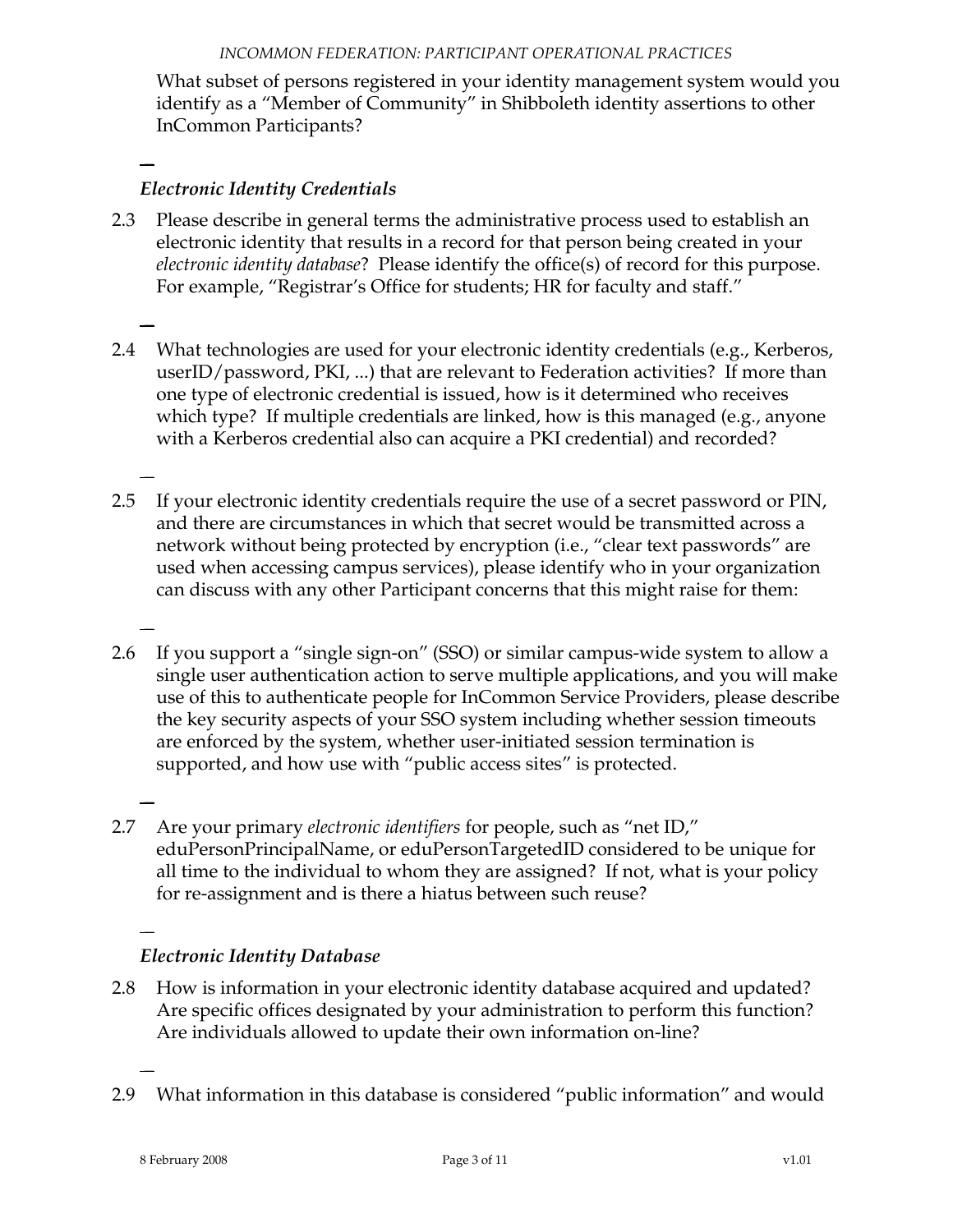be provided to any interested party?

### *Uses of Your Electronic Identity Credential System*

2.10 Please identify typical classes of applications for which your electronic identity credentials are used within your own organization.

# *\_*

*\_*

#### *Attribute Assertions*

*Attributes* are the information data elements in an attribute assertion you might make to another Federation participant concerning the identity of a person in your identity management system.

- 2.11 Would you consider your attribute assertions to be reliable enough to:
	- [ ] control access to on-line information databases licensed to your organization?
	- [ ] be used to purchase goods or services for your organization?
	- [ ] enable access to personal information such as student loan status?

#### *Privacy Policy*

Federation Participants must respect the legal and organizational privacy constraints on attribute information provided by other Participants and use it only for its intended purposes.

- 2.12 What restrictions do you place on the use of attribute information that you might provide to other Federation participants?
- 2.13 What policies govern the use of attribute information that you might release to other Federation participants? For example, is some information subject to FERPA or HIPAA restrictions?

*\_*

*\_*

### **3. Service Provider Information**

Service Providers are trusted to ask for only the information necessary to make an appropriate access control decision, and to not misuse information provided to them by Identity Providers. Service Providers must describe the basis on which access to resources is managed and their practices with respect to attribute information they receive from other Participants.

3.1 What attribute information about an individual do you require in order to manage access to resources you make available to other Participants? Describe separately for each service ProviderID that you have registered.

### *Image Relay requires an email address attribute. \_*

3.2 What use do you make of attribute information that you receive in addition to basic access control decisions? For example, do you aggregate session access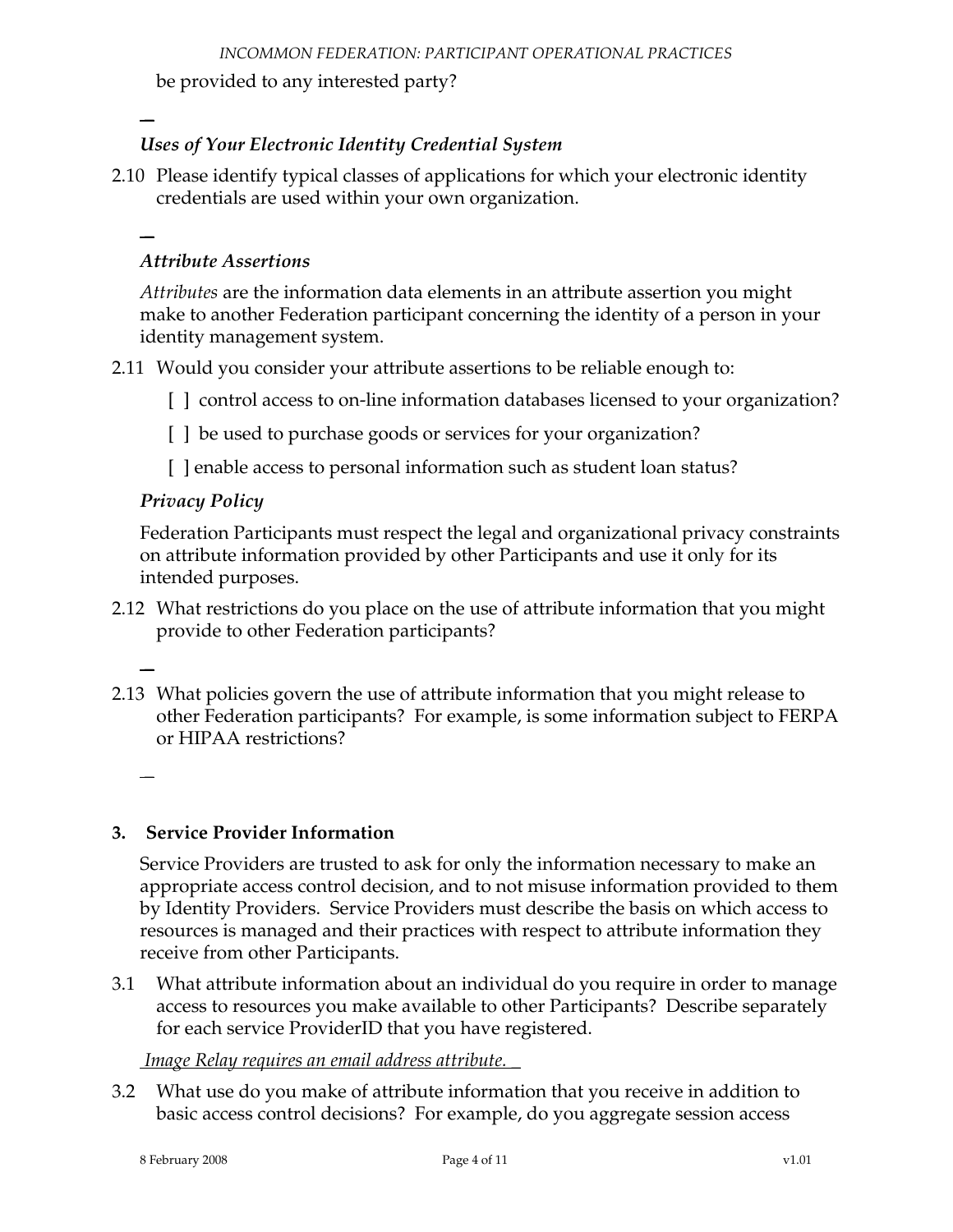records or records of specific information accessed based on attribute information, or make attribute information available to partner organizations, etc.?

*Image Relay users the email address to send users links to download files they request from our service, as well as notify them of various actions within Image Relay.\_*

3.3 What human and technical controls are in place on access to and use of attribute information that might refer to only one specific person (i.e., personally identifiable information)? For example, is this information encrypted?

*The systems for which Image Relay establishes SP configurations are hosted and maintained within Image Relay's hosting facilities and are subject to strict access and security controls. Details on Image Relay's security implementation can be found here: https://www.imagerelay.com/security \_*

3.4 Describe the human and technical controls that are in place on the management of super-user and other privileged accounts that might have the authority to grant access to personally identifiable information?

*Image Relay maintains security policies that dictate handling of our clients' confidential information. For specific details, please reach out to [support@imagerelay.com](mailto:support@imagerelay.com) and see https:www.imagerelay.com/security\_*

3.5 If personally identifiable information is compromised, what actions do you take to notify potentially affected individuals?

*Image Relay has a detailed Incidence Response policy defined for notifying clients of a security breach. These standard procedures would be followed to notify users.\_*

### **4. Other Information**

4.1 Technical Standards, Versions and Interoperability

Identify the version of Internet2 Shibboleth code release that you are using or, if not using the standard Shibboleth code, what version(s) of the SAML and SOAP and any other relevant standards you have implemented for this purpose.

*Image Relay does not use Internet2 Shibboleth code to implement our SP endpoints. We support SAML v2 \_*

4.2 Other Considerations

Are there any other considerations or information that you wish to make known to other Federation participants with whom you might interoperate? For example, are there concerns about the use of clear text passwords or responsibilities in case of a security breach involving identity information you may have provided?

*\_*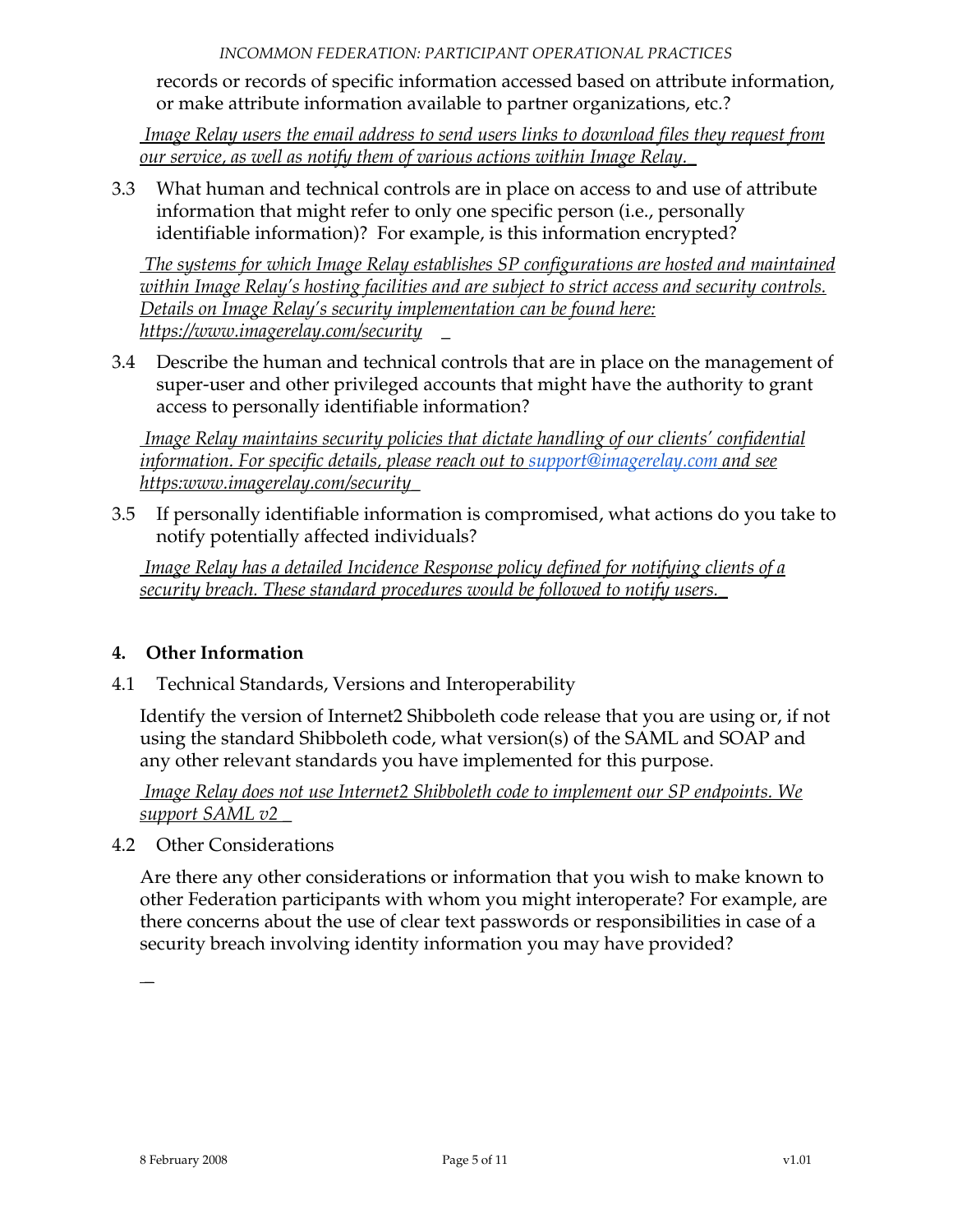## **Additional Notes and Details on the Operational Practices Questions**

As a community of organizations willing to manage access to on-line resources cooperatively, and often without formal contracts in the case of non-commercial resources, it is essential that each Participant have a good understanding of the *identity* and resource management practices implemented by other Participants. The purpose of the questions above is to establish a base level of common understanding by making this information available for other Participants to evaluate.

In answering these questions, please consider what you would want to know about your own operations if you were another Participant deciding what level of trust to place in interactions with your on-line systems. For example:

- What would you need to know about an *Identity Provider* in order to make an informed decision whether to accept its *assertions* to manage access to your on-line resources or applications?
- What would you need to know about a *Service Provider* in order to feel confident providing it information that it might not otherwise be able to have?

It also might help to consider how *identity management systems* within a single institution could be used.

- What might your central campus IT organization, as a *Service Provider*, ask of a peer campus *Identity Provider* (e.g., Computer Science Department, central Library, or Medical Center) in order to decide whether to accept its *identity assertions* for access to resources that the IT organization controls?
- **What might a campus department ask about the central campus** *identity management system* if the department wanted to leverage it for use with its own applications?

The numbered paragraphs below provide additional background to the numbered questions in the main part of this document.

- [1.2] InCommon Participants who manage Identity Providers are strongly encouraged to post on their website the privacy and information security policies that govern their *identity management system*. Participants who manage Service Providers are strongly encouraged to post their policies with respect to use of personally identifying information.
- [1.3] Other InCommon Participants may wish to contact this person or office with further questions about the information you have provided or if they wish to establish a more formal relationship with your organization regarding resource sharing.
- [2] Many organizations have very informal processes for issuing electronic credentials. For example, one campus does this through its student bookstore. A *Service Provider* may be more willing to accept your *assertions* to the extent that this process can be seen as authoritative.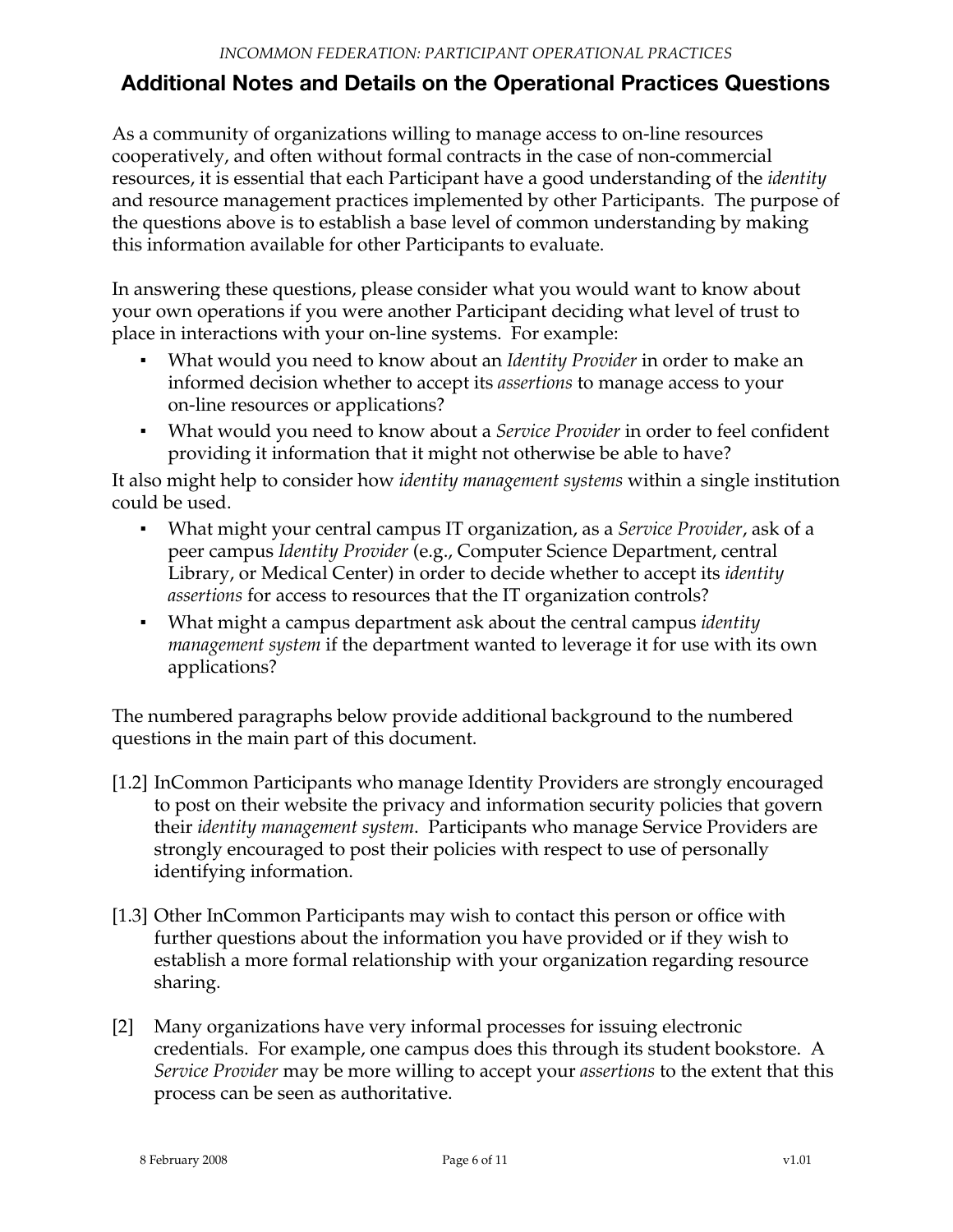[2.1] It is important for a *Service Provider* to have some idea of the community whose identities you may represent. This is particularly true for *assertions* such as the eduPerson "Member of Community.". A typical definition might be "Faculty, staff, and active students" but it might also include alumni, prospective students, temporary employees, visiting scholars, etc. In addition, there may be formal or informal mechanisms for making exceptions to this definition, e.g., to accommodate a former student still finishing a thesis or an unpaid volunteer.

This question asks to whom you, as an *Identity Provider*, will provide electronic credentials. This is typically broadly defined so that the organization can accommodate a wide variety of applications locally. The reason this question is important is to distinguish between the set of people who might have a credential that you issue and the subset of those people who fall within your definition of "Member of Community" for the purpose of InCommon *attribute assertions*.

- [2.2] The *assertion* of "Member of Community" is often good enough for deciding whether to grant access to basic on-line resources such as library-like materials or websites. InCommon encourages participants to use this *assertion* only for "Faculty, Staff, and active Students" but some organizations may have the need to define this differently. InCommon *Service Providers* need to know if this has been defined differently.
- [2.3] For example, if there is a campus recognized office of record that issues such electronic credentials and that office makes use of strong, reliable technology and good database management practices, those factors might indicate highly reliable credentials and hence trustworthy *identity assertions*.
- [2.4] Different technologies carry different inherent risks. For example, a userID and password can be shared or "stolen" rather easily. A PKI credential or SecureID card is much harder to share or steal. For practical reasons, some campuses use one technology for student credentials and another for faculty and staff. In some cases, sensitive applications will warrant stronger and/or secondary credentials.
- [2.5] Sending passwords in "clear text" is a significant risk, and all InCommon Participants are strongly encouraged to eliminate any such practice. Unfortunately this may be difficult, particularly with legacy applications. For example, gaining access to a centralized calendar application via a wireless data connection while you are attending a conference might reveal your password to many others at that conference. If this is also your campus credential password, it could be used by another person to impersonate you to InCommon Participants.
- [2.6] "Single sign-on" (SSO) is a method that allows a user to unlock his or her *electronic identity credential* once and then use it for access to a variety of resources and applications for some period of time. This avoids people having to remember many different identifiers and passwords or to continually log into and out of systems. However, it also may weaken the link between an *electronic identity* and the actual person to whom it refers if someone else might be able to use the same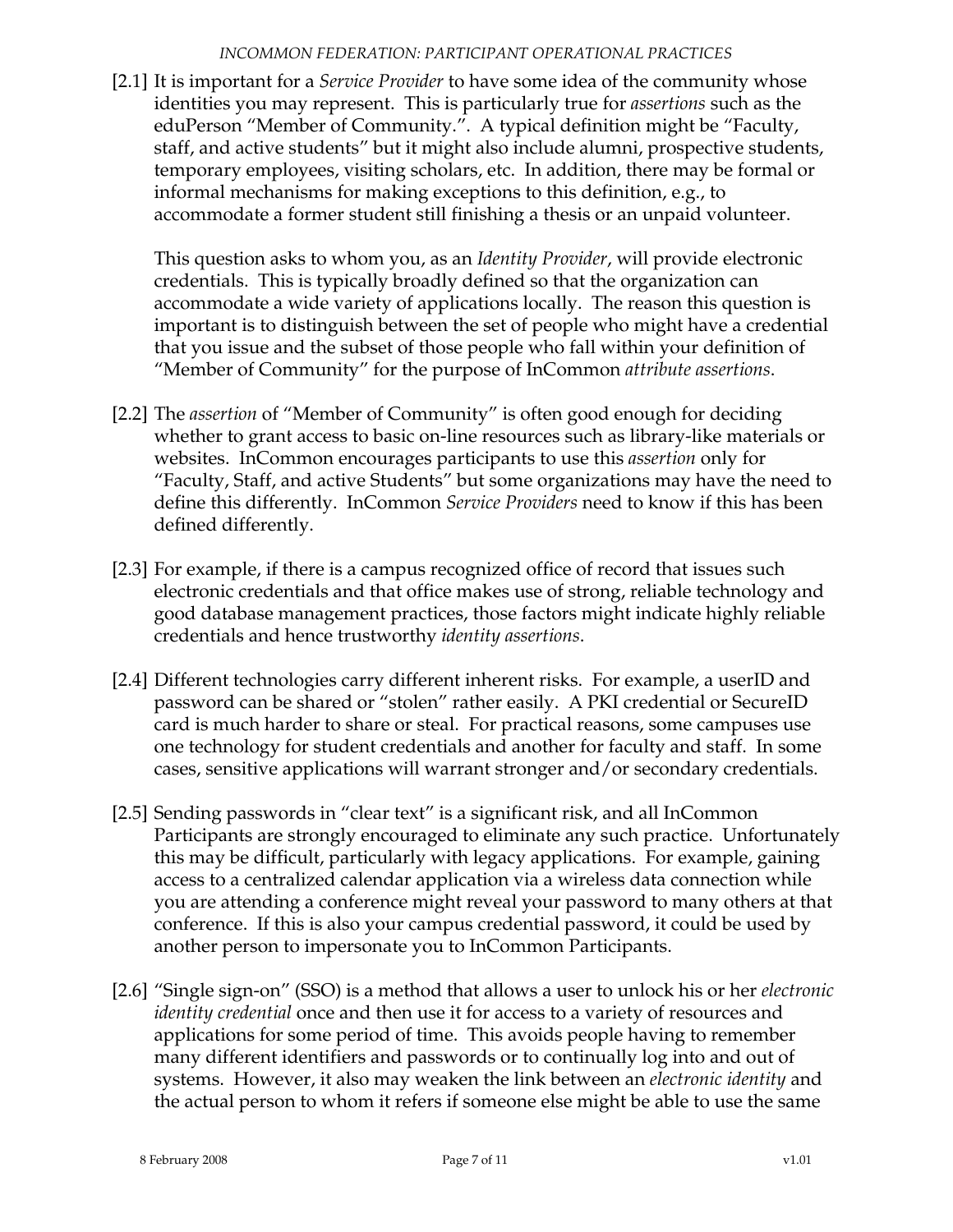computer and assume the former user's *identity*. If there is no limit on the duration of a SSO session, a Federation *Service Provider* may be concerned about the validity of any *identity assertions* you might make. Therefore it is important to ask about your use of SSO technologies.

- [2.7] In some *identity management systems*, primary identifiers for people might be reused, particularly if they contain common names, e.g. Jim Smith@MYU.edu. This can create ambiguity if a *Service Provider* requires this primary identifier to manage access to resources for that person.
- [2.8] Security of the database that holds information about a person is at least as critical as the *electronic identity credentials* that provide the links to records in that database. Appropriate security for the database, as well as management and audit trails of changes made to that database, and management of access to that database information are important.
- [2.9] Many organizations will make available to anyone certain, limited "public information." Other information may be given only to internal organization users or applications, or may require permission from the subject under FERPA or HIPAA rules. A *Service Provider* may need to know what information you are willing to make available as "public information" and what rules might apply to other information that you might release.
- [2.10] In order to help a *Service Provider* assess how reliable your *identity assertions* may be, it is helpful to know how your organization uses those same assertions. The assumption here is that you are or will use the same *identity management system* for your own applications as you are using for federated purposes.
- [2.11] Your answer to this question indicates the degree of confidence you have in the accuracy of your *identity assertions*.
- [2.12] Even "public information" may be constrained in how it can be used. For example, creating a marketing email list by "harvesting" email addresses from a campus directory web site may be considered illicit use of that information. Please indicate what restrictions you place on information you make available to others.
- [2.13] Please indicate what legal or other external constraints there may be on information you make available to others.
- [3.1] Please identify your access management requirements to help other Participants understand and plan for use of your resource(s). You might also or instead provide contact information for an office or person who could answer inquiries.
- [3.2] As a *Service Provider*, please declare what use(s) you would make of attribute information you receive.
- [3.3] Personally identifying information can be a wide variety of things, not merely a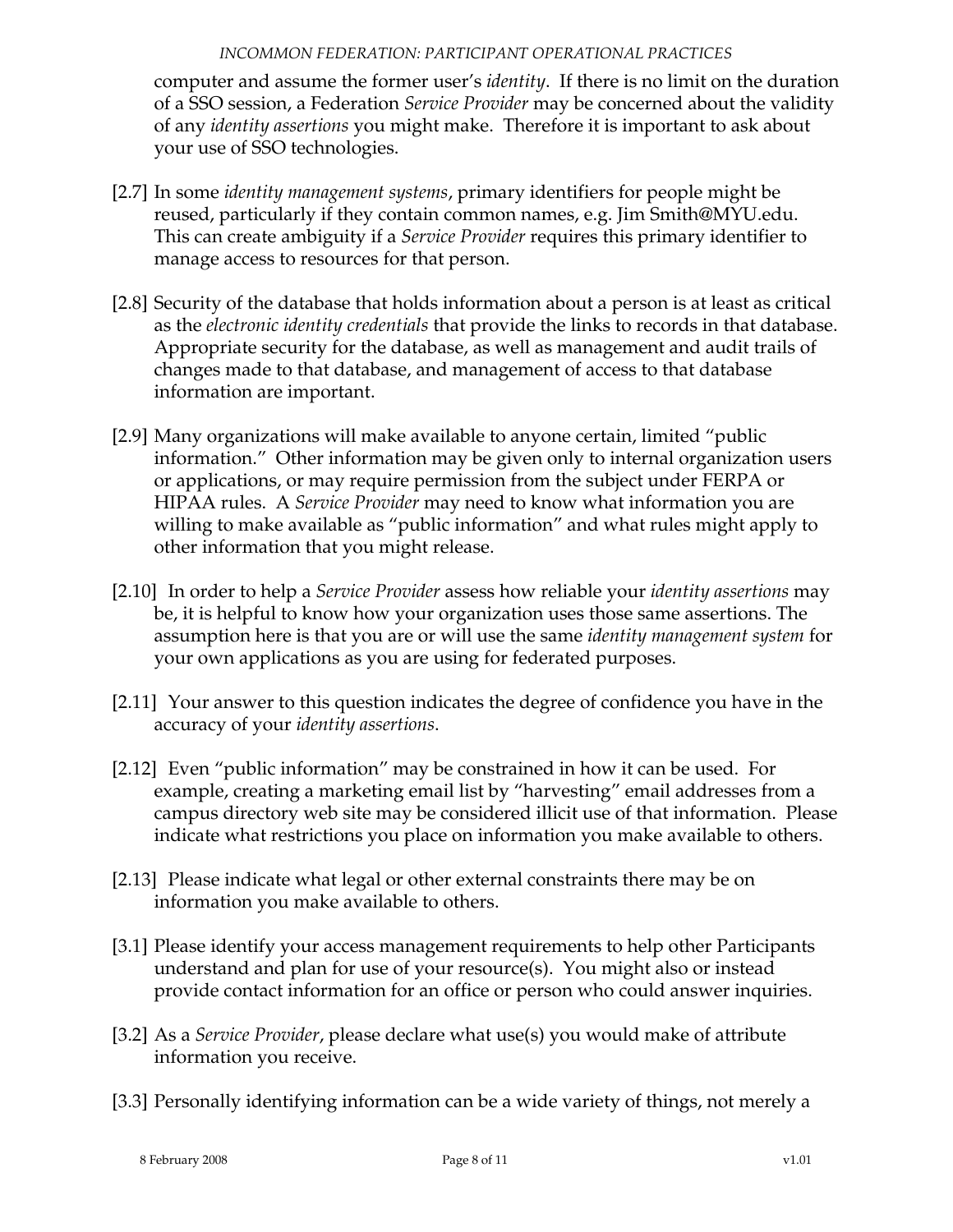name or credit card number. All information other than large group identity, e.g., "member of community," should be protected while resident on your systems.

- [3.4] Certain functional positions can have extraordinary privileges with respect to information on your systems. What oversight means are in place to ensure incumbents do not misuse such privileges?
- [3.5] Occasionally protections break down and information is compromised. Some states have laws requiring notification of affected individuals. What legal and/or institutional policies govern notification of individuals if information you hold is compromised?
- [4.1] Most InCommon Participants will use Internet2 Shibboleth technology, but this is not required. It may be important for other participants to understand whether you are using other implementations of the technology standards.
- [4.2] As an *Identity Provider*, you may wish to place constraints on the kinds of applications that may make use of your *assertions.* As a *Service Provider*, you may wish to make a statement about how User credentials must be managed. This question is completely open ended and for your use.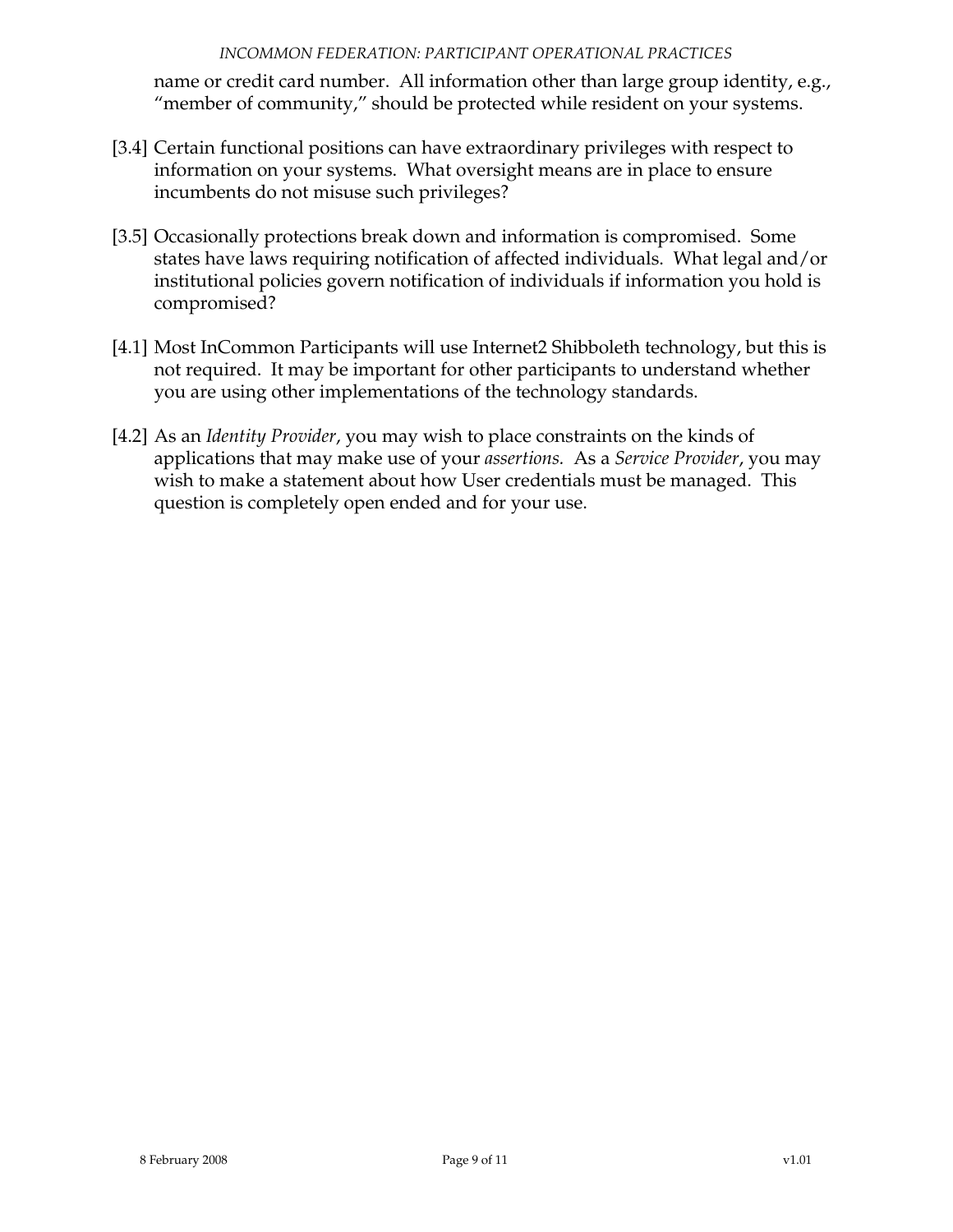## **Glossary**

| access<br>management<br>system       | The collection of systems and or services associated with specific<br>on-line resources and/or services that together derive the decision<br>about whether to allow a given individual to gain access to those<br>resources or make use of those services.                                                                                                      |
|--------------------------------------|-----------------------------------------------------------------------------------------------------------------------------------------------------------------------------------------------------------------------------------------------------------------------------------------------------------------------------------------------------------------|
| assertion                            | The <i>identity</i> information provided by an Identity Provider to a Service<br>Provider.                                                                                                                                                                                                                                                                      |
| attribute                            | A single piece of information associated with an <i>electronic identity</i><br>database record. Some attributes are general; others are personal.<br>Some subset of all <i>attributes</i> defines a unique individual.                                                                                                                                          |
| authentication                       | The process by which a person verifies or confirms their association<br>with an electronic identifier. For example, entering a password that is<br>associated with an UserID or account name is assumed to verify that<br>the user is the person to whom the UserID was issued.                                                                                 |
| authorization                        | The process of determining whether a specific person should be<br>allowed to gain access to an application or function, or to make use<br>of a resource. The resource manager then makes the access control<br>decision, which also may take into account other factors such as time<br>of day, location of the user, and/or load on the resource system.       |
| electronic<br>identifier             | A string of characters or structured data that may be used to<br>reference an <i>electronic identity</i> . Examples include an email address, a<br>user account name, a Kerberos principal name, a UC or campus<br>NetID, an employee or student ID, or a PKI certificate.                                                                                      |
| electronic<br>identity               | A set of information that is maintained about an individual,<br>typically in campus electronic identity databases. May include roles<br>and privileges as well as personal information. The information<br>must be authoritative to the applications for which it will be used.                                                                                 |
| electronic<br>identity<br>credential | An electronic identifier and corresponding personal secret associated<br>with an electronic identity. An electronic identity credential typically is<br>issued to the person who is the subject of the information to enable<br>that person to gain access to applications or other resources that<br>need to control such access.                              |
| electronic<br>identity database      | A structured collection of information pertaining to a given<br>individual. Sometimes referred to as an "enterprise directory."<br>Typically includes name, address, email address, affiliation, and<br>electronic identifier(s). Many technologies can be used to create an<br>identity database, for example LDAP or a set of linked relational<br>databases. |